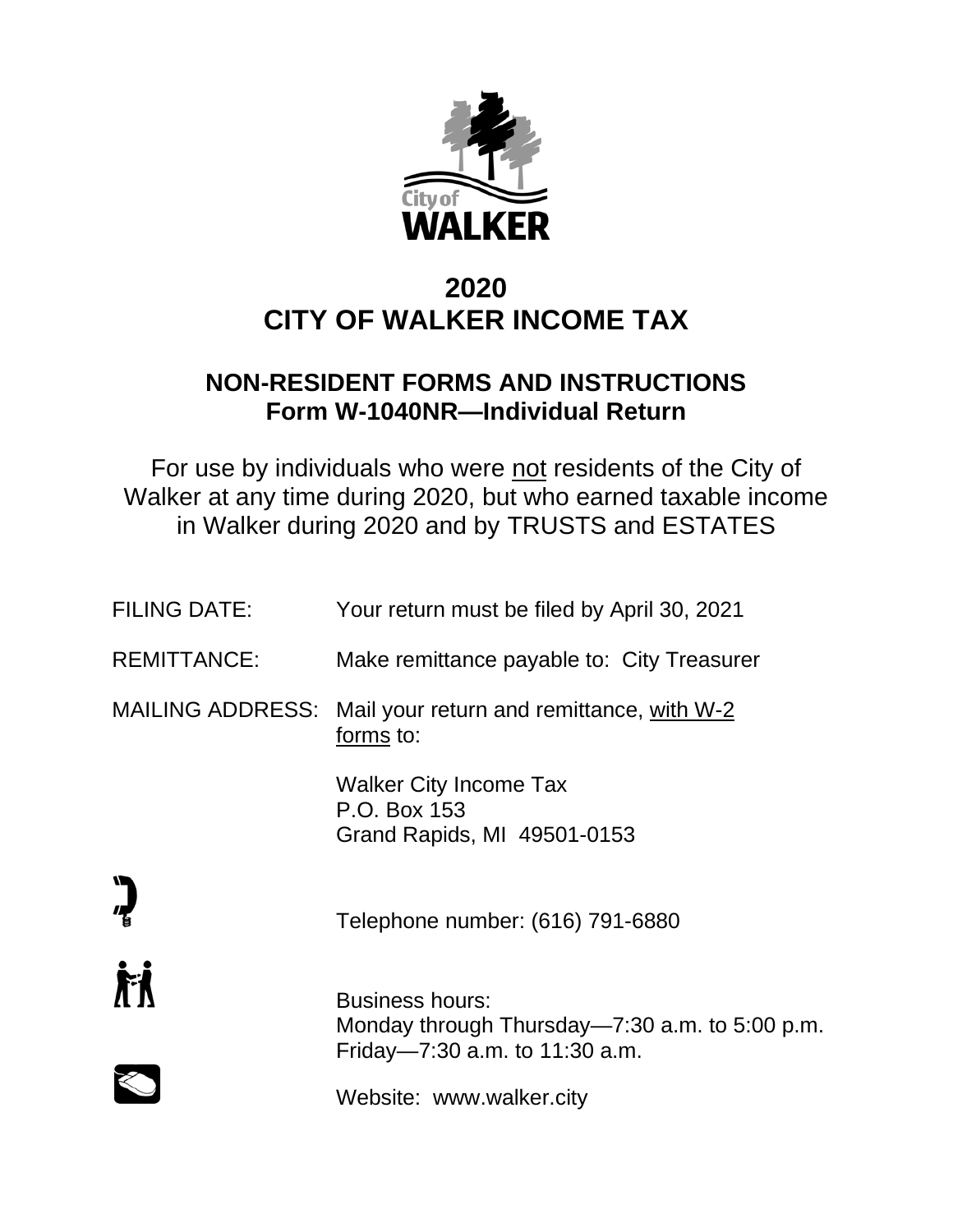# **GENERAL INFORMATION**

## **NEW FOR 2020**

These forms and instructions were prepared prior to the issuance of final 2020 federal forms and schedules. They include references to federal forms and schedules that were still in draft form at the time of publication. Please contact the Walker Income Tax Department at (616) 791-6880 if you have any questions regarding what federal forms need to be attached.

Form W-COV must be completed and attached for non-residents who are allocating wages out of Walker due to working at home during 2020. This form can be found on our website at

http://www.walker.city/income\_tax\_forms.php#

#### **WHO MUST FILE A RETURN**

Every nonresident who had income subject to Walker City income tax in 2020 of \$600 or more must file a return by April 30, 2021. See Taxable Income paragraph below.

Married persons may file either a joint return or separate returns. The total **Walker** income of both spouses must be included on a joint return, and each spouse must sign the return.

If you do not meet the requirements for filing a return but Walker tax was withheld or estimated tax was paid, you must file a return to receive a refund.

Every trust or estate with gross income of \$600 or more subject to Walker tax must file a Walker Schedule G with Form W-1040NR. Schedule G is available from the Walker City Income Tax Department.

#### **WHO MUST USE THIS FORM**

Individuals who were nonresidents of the City of Walker during the entire year and worked in Walker must use this form.

An individual who was a resident of Walker during any part of the year must file form W-1040R (Resident form).

#### **EXTENSION OF TIME TO FILE**

The due date of this return may be extended for a period not to exceed six months. **When a city extension is granted, tentative tax must be paid by April 30, 2021.** Applications for extensions are available online at www.walker.city/income\_tax\_forms.php#.

## **Applying for a Federal extension does not satisfy the requirement to file a Walker extension.**

**TAXABLE INCOME**

The following income is subject to tax:

- Compensation received for work done or services performed in Walker—compensation includes, but is not limited to; salary, bonus, wages, commissions, vacation pay, holiday pay, sick pay, incentive pay to leave employment, incentive pay for "early retirement", lump sum distribution of vacation pay, lump sum distribution of sick pay, employee savings plans, retirement stock purchase plans and profit sharing plans. **(Please note that these examples do not cover every possible filing situation. If you have any questions, please contact the Walker City Income Tax Department at (616) 791-6880.)**
- The net profits from the operation of a business or profession attributable to business activity conducted in Walker whether or not such business is located in Walker.
- Net profits from the rental of real and tangible property located in Walker.
- Gain from the sale or exchange of real and tangible personal property located in Walker.
- Premature distribution of an Individual Retirement Account (IRA) when a deduction(s) has been taken on a Walker income tax return in previous year(s).

#### **EXEMPT INCOME**

Exempt income includes:

- Gifts, inheritances and bequests.
- Pensions (including disability pensions), social security, annuities, IRA distributions after age 59 ½, and rollover of amounts from IRA's to ROTH IRA's.
- Proceeds of insurance (except that payments from a health and accident policy paid for by your employer are taxable to the same extent as provided by the Internal Revenue Code).
- Unemployment compensation, supplemental unemployment benefits, welfare relief payments.
- Workers' compensation, or similar payments for death, injury or illness arising out of and in the course of an employee's job.
- Interest, dividends, and other forms of intangible income. (When the receipt of interest and other intangible income is part of a business, such interest, etc. shall be considered as business income taxable to nonresidents and reported on Schedule C.)
- Military pay of members of the National Guard and the Armed Forces of the United States.

• Income received by a nonresident as the result of disability after exhausting all vacation pay, holiday pay and sick pay.

# **DECLARATION OF ESTIMATED TAX**

If you expect that your Walker income in 2021 not subject to withholding will be more than \$20,000 after deductions (\$100 in tax), you must file a Declaration of Estimated Tax (form W-1040ES) for 2020 by April 30, 2021 and pay at least one-fourth (1/4) of the estimated 2021 tax with your Declaration. The three remaining payments are due at the end of June, September and January.

#### **Failure to file a Declaration of Estimated Tax and make the required payments will result in the assessment of penalty and interest for the late payment of tax.**

To avoid penalty and interest charges, you must pay in through withholdings and/or quarterly estimated payments at least 70% of your current year or prior year liability, whichever is lower.

If at any time during the year your income increases to such a level that one hundred dollars tax or more will be due at the end of the year, a Declaration of Estimated Tax must be filed.

The Declaration of Estimated Tax Form W-1040ES is available from the Walker City Income Tax Department or online at www.walker.city.

# **LINE BY LINE INSTRUCTIONS**

**SCHEDULE 1—EXEMPTIONS** Lines 1-3

All individuals filing a Walker income tax return are allowed one personal exemption even if they are eligible to be claimed as a dependent on another filer's return. On a joint return both individuals are allowed one personal exemption.

Individuals who are 65 years of age or older may claim one additional personal exemption. On a joint return either one or both individuals if they qualify may claim one additional exemption for being 65 years of age or older.

Individuals who are legally blind may also claim an additional personal exemption. On a joint return either one or both individuals if they qualify may claim an additional exemption.

#### **SCHEDULE 2—WAGE DETAIL**

Columns A, B and C

Follow instruction (a) below if you performed all (100%) of your services in Walker. Use instruction (b) below if you performed part of your services in Walker.

- (a) Nonresidents who worked 100% of their time in Walker: Enter in Column A the full amount of your earnings as recorded on your W-2 statement. Enter the same amount in Column C.
- (b) Nonresidents who performed only part of their services in Walker: Enter in Column A the full amount of your earnings as recorded on your W-2 statement. Compute the amount to be entered in Column C by completing Schedule 4. If you worked from home in 2020 due to COVID-19, you must complete and attach form W-COV and a letter from your employer confirming the dates worked from home. See the NEW FOR 2020 section for more information.

#### **SCHEDULE 3—PAYMENTS**

Line 1—Tax withheld by your employer

Enter the amount of Walker tax withheld as shown on your 2020 W-2 statement(s). The City of Walker copy of your W-2 statement, showing clearly the amount of Walker tax withheld must be submitted with your return before credit can be allowed for Walker tax withheld.

Line 2—Estimated payments, credit from a prior year, extension payments If you made a payment(s) on a 2020 City of Walker Declaration of Estimated Tax, applied an overpayment from your 2019 Walker return to 2020, or made a payment with an extension, enter the total of all payments on line 2. In addition, enter any Walker income tax paid on your behalf by a partnership of which you are a partner on line 2. Please indicate to the right of the amount that the payment was made by a partnership.

#### **SCHEDULE 4—WAGES EARNED IN WALKER**

Complete this schedule only if you worked both in and out of Walker for the same employer. Days worked on lines 1 and 2 of Schedule 4 refer only to the actual number of days you were on the job. Do not include holidays, vacation days or sick days. For full-time employment, use 240 days worked everywhere or attach a schedule showing how actual days were computed. Hours may be substituted for days.

# **SCHEDULE 5—OTHER INCOME/LOSS**

*The federal rules concerning passive losses are applicable to losses deducted on this return.*

Line 1—Income/loss from business (for filers of Federal Schedule C) **You must attach a copy of Federal Schedule C**.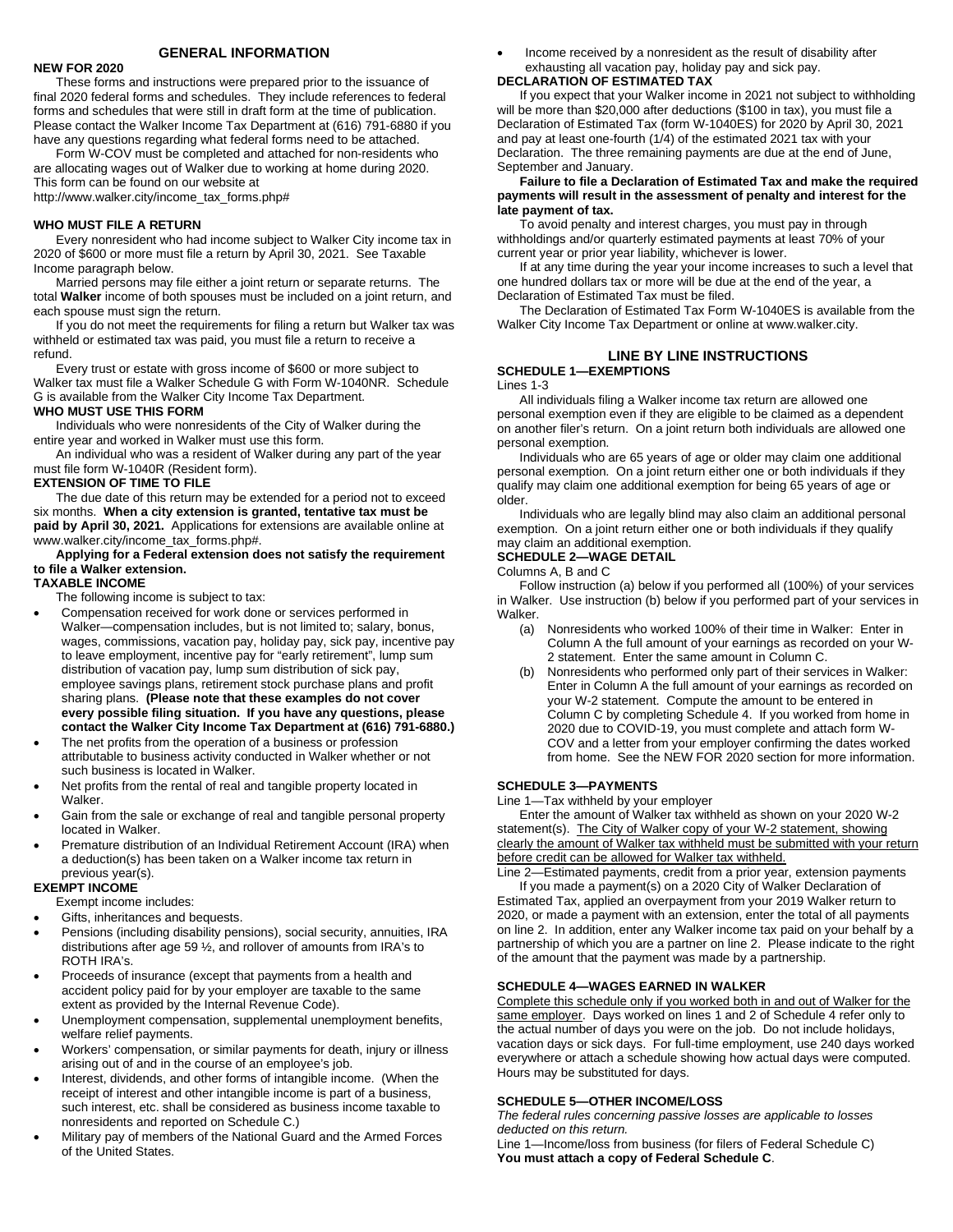# CITY OF WALKER NON-RESIDENT INDIVIDUAL INCOME TAX RETURN

|  |  |  | W-1040NR |  |  |
|--|--|--|----------|--|--|
|--|--|--|----------|--|--|

**W-1040NR** Due April 30, 2021 **2020**

| Please print                      | Your first name & initial                                                                                                                                                                              |                         | Last name      |                                    |                         | Your Social Security Number--REQUIRED                                                    |          |                             |                                     |
|-----------------------------------|--------------------------------------------------------------------------------------------------------------------------------------------------------------------------------------------------------|-------------------------|----------------|------------------------------------|-------------------------|------------------------------------------------------------------------------------------|----------|-----------------------------|-------------------------------------|
| Complete                          |                                                                                                                                                                                                        |                         |                |                                    |                         |                                                                                          |          |                             |                                     |
| social security                   | If joint, spouse's first name & initial                                                                                                                                                                |                         | Last name      |                                    |                         |                                                                                          |          |                             |                                     |
| numbers                           |                                                                                                                                                                                                        |                         |                |                                    |                         | Spouse's Social Security Number                                                          |          |                             |                                     |
| are required.                     | Home address (Number and street or rural route)                                                                                                                                                        |                         |                |                                    |                         |                                                                                          |          |                             |                                     |
| <b>SEE</b>                        | City, town or post office                                                                                                                                                                              |                         | <b>State</b>   | Zip code                           |                         | Day phone                                                                                |          | Evening phone               |                                     |
| <b>INSTRUCTIONS</b>               |                                                                                                                                                                                                        |                         |                |                                    |                         |                                                                                          |          |                             |                                     |
|                                   |                                                                                                                                                                                                        |                         |                |                                    |                         |                                                                                          |          |                             |                                     |
| for 2020, check here:             | If you itemized deductions on your Federal income tax return                                                                                                                                           |                         | $\blacksquare$ |                                    |                         | If married, is spouse filing<br>a separate return?                                       |          | <b>PYes</b>                 | $\sqcap$ No                         |
| <b>Schedule 1</b>                 | <b>Exemption Amount</b>                                                                                                                                                                                |                         |                |                                    |                         |                                                                                          |          |                             | 1.                                  |
| Check boxes that apply:           | Regular                                                                                                                                                                                                | 65 or over              | <b>Blind</b>   | 1.                                 | Number of boxes checked |                                                                                          |          |                             |                                     |
|                                   | Yourself                                                                                                                                                                                               |                         |                | 2.                                 |                         | Number of dependent children and/or other dependents                                     |          |                             | 2.                                  |
| Spouse                            |                                                                                                                                                                                                        |                         |                | 3.                                 |                         | which you listed on your federal return<br>Total number of exemptions--add lines 1 and 2 |          |                             | 3.                                  |
|                                   | *If this box is checked, you must enter spouse's social                                                                                                                                                |                         |                |                                    |                         | Multiply number of exemptions in line 3 by \$600                                         |          |                             |                                     |
|                                   | security number above and spouse must sign return                                                                                                                                                      |                         |                |                                    |                         | and enter on line 5 of return summary below.                                             |          |                             |                                     |
| <b>Schedule 2</b>                 | <b>Wage Detail</b>                                                                                                                                                                                     |                         |                | Column A                           |                         | Column B                                                                                 |          |                             | Column <sub>C</sub>                 |
|                                   |                                                                                                                                                                                                        | Street address of       |                | Total wages from                   |                         | Walker                                                                                   |          |                             | Wages earned in Walker              |
| Employer's name                   |                                                                                                                                                                                                        | actual work location(s) |                | Box 1 of W-2                       | .00                     | Tax withheld                                                                             | .00.     |                             | from Schedule 4 (NOT BOX 18)<br>.00 |
|                                   |                                                                                                                                                                                                        |                         |                |                                    | .00                     |                                                                                          | .00.     |                             | .00                                 |
|                                   |                                                                                                                                                                                                        |                         |                |                                    | .00                     |                                                                                          | .00      |                             | .00                                 |
|                                   |                                                                                                                                                                                                        |                         |                |                                    | .00                     |                                                                                          | .00      |                             | .00<br>.00                          |
| Schedule 3                        | If additional lines are needed--attach schedule<br><b>Payments</b>                                                                                                                                     |                         | Totals 1a.     |                                    | .00                     | 1b.                                                                                      | .00.     | 1c.                         |                                     |
| 1.                                | Tax withheld by your employer from line 1b. of Schedule 2                                                                                                                                              |                         |                |                                    |                         |                                                                                          | .00      |                             |                                     |
| 2.                                | 2020 estimated payments, credit from 2019 W-1040NR, payment with extension                                                                                                                             |                         |                |                                    | 2.                      |                                                                                          | .00.     |                             |                                     |
| 3.                                | Total payments--add lines 1 and 2--enter here and on line 8 of return summary below                                                                                                                    |                         |                |                                    | 3.                      |                                                                                          | .00.     |                             |                                     |
|                                   | 1. Total wages, salaries and tips from Schedule 2, line 1c.                                                                                                                                            |                         |                |                                    |                         | Attach your W-2 form(s)                                                                  |          | 1.                          | .00                                 |
| <b>Return</b>                     | 2. Other income/loss from Page 2, Schedule 5, line 6                                                                                                                                                   |                         |                |                                    |                         |                                                                                          |          | 2.                          | .00                                 |
| <b>Summary</b>                    | 3. Deductions from Page 2, Schedule 6, Line 8 (Enter as negative amount)                                                                                                                               |                         |                |                                    |                         |                                                                                          |          | 3.                          | .00                                 |
|                                   |                                                                                                                                                                                                        |                         |                |                                    |                         |                                                                                          |          | 4.                          |                                     |
|                                   | 4. Combine lines 1, 2 and 3. This is your total Walker income<br>5. Multiply number of exemptions from Schedule 1, line 3 by \$600 and enter here                                                      |                         |                |                                    |                         |                                                                                          |          | .00                         |                                     |
|                                   |                                                                                                                                                                                                        |                         |                |                                    |                         |                                                                                          |          |                             |                                     |
| <b>Exemptions</b>                 |                                                                                                                                                                                                        |                         |                |                                    |                         |                                                                                          |          | 5.                          | .00                                 |
| Taxable Income                    | 6. Subtract line 5 from line 4. This is your taxable income                                                                                                                                            |                         |                |                                    |                         |                                                                                          |          | 6.                          | .00                                 |
| <b>Tax</b>                        | 7. Multiply line 6 by one-half of one percent (.005) This is your Walker tax                                                                                                                           |                         |                |                                    |                         | $Tax \gg$                                                                                |          | 7.                          | .00                                 |
| <b>Payments</b>                   | 8. Total of Walker payments from Schedule 3, line 3                                                                                                                                                    |                         |                |                                    |                         | Payments >>>                                                                             |          | 8.                          | .00                                 |
| Tax                               | 9. If tax (line 7) is larger than payments (line 8) enter amount you owe. MAKE CHECK<br>PAYABLE TO WALKER CITY TREASURER OR PAY WITH A DIRECT ELECTRONIC                                               |                         |                |                                    |                         |                                                                                          |          |                             |                                     |
| Due                               | WITHDRAWAL (Mark pay tax due, line 14b, and complete lines 14 c,d,e & f)                                                                                                                               |                         |                |                                    |                         | Pay With<br>Return >>>                                                                   |          | 9.                          |                                     |
| Overpayment                       | 10. If payments (line 8) are larger than tax (line 7) ENTER OVERPAYMENT                                                                                                                                |                         |                |                                    |                         | Overpayment >>>                                                                          | 10.      |                             | .00                                 |
| Credit to 2021                    | 11. Amount of overpayment to be held and applied to your 2021 estimated tax                                                                                                                            |                         |                |                                    |                         | Credit to 2021 >>>                                                                       | 11.      |                             |                                     |
|                                   |                                                                                                                                                                                                        |                         |                |                                    |                         |                                                                                          |          |                             |                                     |
| <b>Donation</b>                   | 12. Overpayment donated to Education Foundation-See page 2                                                                                                                                             |                         |                |                                    |                         | Donation >>>                                                                             | 12.      |                             | .00 <sub>1</sub>                    |
| Refund                            | 13. Amount of overpayment to be refunded (For direct deposit, mark refund box,                                                                                                                         |                         |                |                                    |                         |                                                                                          |          |                             |                                     |
|                                   | line 14a, and complete lines 14 c,d,e & f)                                                                                                                                                             |                         |                |                                    |                         | Refund >>>                                                                               | 13.      |                             | .00                                 |
| <b>Direct Deposit</b><br>or       | 14. Direct deposit refund or direct withdrawal payment Mark one:<br>c. Routing number                                                                                                                  |                         |                | 14a                                |                         | Refund-direct deposit 14b<br>e. Type of account:                                         | Checking | Savings                     | Pay tax due-direct withdraw         |
|                                   |                                                                                                                                                                                                        |                         |                |                                    |                         |                                                                                          |          | (Default is date processed) |                                     |
| <b>Direct Payment</b>             | d. Account number                                                                                                                                                                                      |                         |                |                                    |                         |                                                                                          |          | f. Withdrawal date:         |                                     |
|                                   | I have read this return. Under the penalties of perjury, I declare that to the best of my knowledge and belief the return is true, correct and accurately lists all amounts and sources                |                         |                |                                    |                         |                                                                                          |          |                             |                                     |
|                                   | of Walker income I received during the tax year. If prepared by a person other than the taxpayer, his/her declaration is based on all information of which he/she has any knowledge.<br>Your signature |                         |                | Spouse's signature if joint return |                         | Paid preparer's signature                                                                |          |                             |                                     |
| <b>PLEASE</b><br><b>SIGN HERE</b> | Date<br>Your occupation                                                                                                                                                                                | Date                    |                | Spouse's occupation                |                         | Address                                                                                  |          |                             | .00<br>.00                          |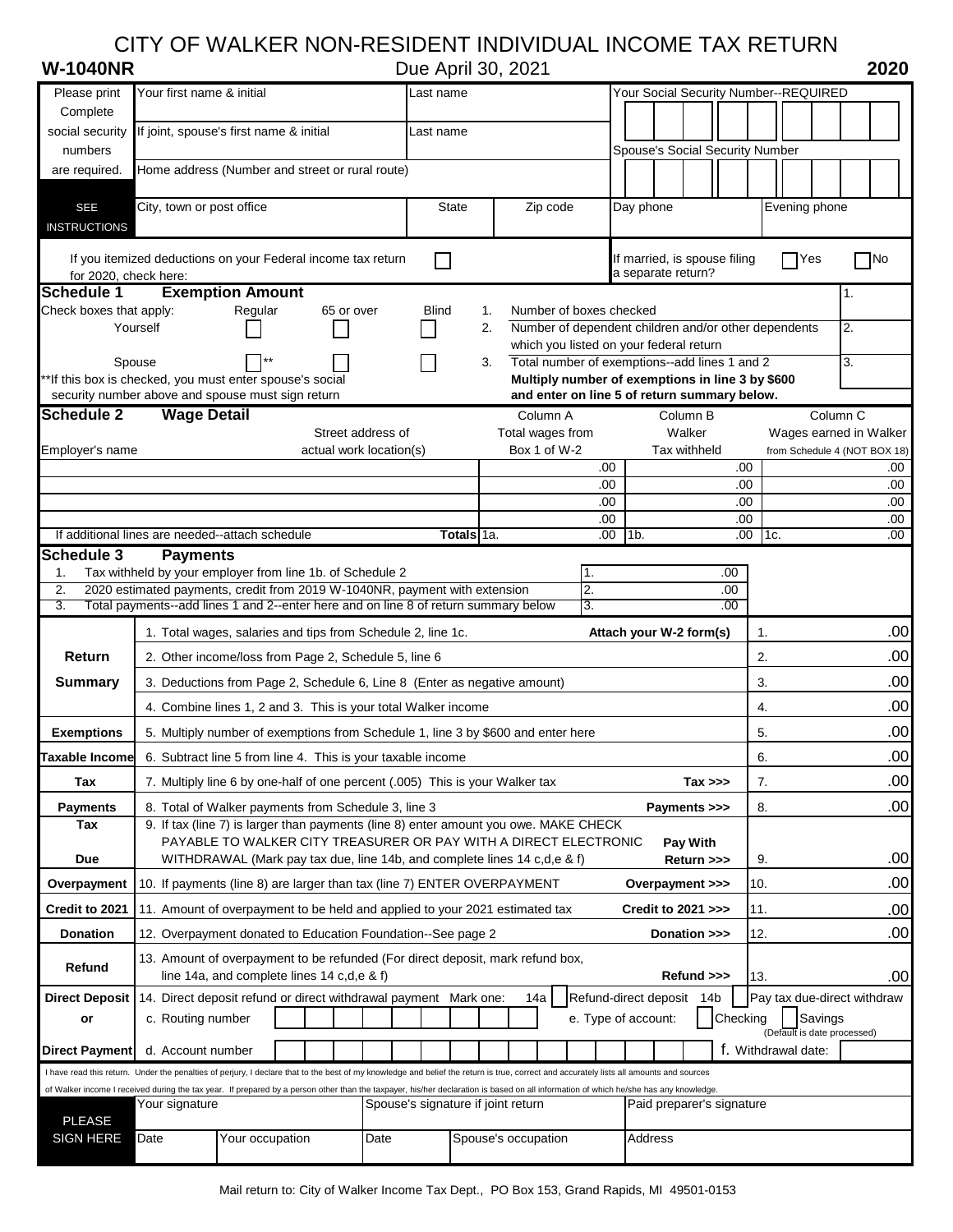# CITY OF WALKER NON-RESIDENT INDIVIDUAL INCOME TAX RETURN<br>**W-1040NR**

| Page 2                                   | <b>W-1040NR</b>                                                                                                                         |                           |                              |       |                 | 2020 |
|------------------------------------------|-----------------------------------------------------------------------------------------------------------------------------------------|---------------------------|------------------------------|-------|-----------------|------|
| <b>Schedule 4</b>                        | <b>Wages Earned in Walker</b>                                                                                                           |                           |                              |       |                 |      |
|                                          | A SEPARATE COMPUTATION MUST BE MADE FOR EACH JOB PERFORMED BOTH INSIDE AND OUTSIDE OF WALKER                                            |                           |                              |       |                 |      |
|                                          | YOU MUST ATTACH A COMPLETED FORM W-COV IF ALLOCATION IS DUE TO WORKING AT HOME--SEE INSTRUCTIONS                                        |                           |                              | JOB#1 | JOB#2           |      |
|                                          | 1. Actual number of days worked everywhere. (Do not include weekends off, vacations, sick days, etc.)                                   |                           | 1.                           |       | 1.              |      |
|                                          | 2. Actual number of days worked in Walker.                                                                                              |                           | 2.                           |       | $\overline{2}$  |      |
|                                          | 3. Percentage of days worked in Walker (line 2 divided by line 1)                                                                       |                           | 3.                           |       | 3.              |      |
|                                          | 4. Total wages shown in Box 1 of WW-2 or W-2                                                                                            |                           | 4.                           | .00   | 4.              | .00  |
|                                          | 5. Wages earned in Walker (line 4 multiplied by percentage on line 3)                                                                   |                           |                              |       |                 |      |
|                                          | Enter here and in Column C, "Wages earned in Walker," on Schedule 2                                                                     |                           | 5.                           | .00   | 5.              | .00  |
|                                          | IMPORTANT! You must show the street address of your work station outside of Walker on Schedule 2 or your allocation will be disallowed. |                           |                              |       |                 |      |
|                                          |                                                                                                                                         |                           |                              |       |                 |      |
| <b>Schedule 5</b>                        | <b>Other Income/Loss</b>                                                                                                                |                           |                              |       |                 |      |
|                                          | INCLUDE INCOME/LOSS ONLY TO THE EXTENT THAT THE INCOME/LOSS IS RELATED TO WALKER--SEE INSTRUCTIONS                                      |                           |                              |       |                 |      |
|                                          | 1a.<br>SEP deduction<br>.00<br>1. Income/loss from business--Federal Schedule C                                                         | 1 <sub>b</sub>            | .00                          | 1c.   |                 | .00  |
|                                          | 2. Income/loss from rents/royalties--Federal Schedule E, page 1                                                                         |                           |                              | 2.    |                 | .00  |
|                                          | 3. Income/loss from partnerships--Federal Schedule E, page 2                                                                            |                           |                              | 3.    |                 | .00  |
|                                          | 4. Income/loss from sale or exchange of property (Capital gains)--Federal Schedule D/Form 8949                                          |                           |                              | 4.    |                 | .00  |
|                                          | 5. Premature pension and IRA distributions                                                                                              |                           |                              | 5.    |                 | .00  |
|                                          | 6. Total--combine lines 1c. through 5--enter here and on page 1, line 2 of return summary                                               |                           |                              | 6.    |                 | .00  |
| <b>Schedule 6</b>                        | <b>Deductions</b>                                                                                                                       |                           |                              |       |                 |      |
|                                          | 1. IRA deduction--attach Schedule 1 of Federal 1040<br>(No deduction is allowed for contributions to a ROTH IRA)                        |                           |                              | 1.    |                 | .00  |
|                                          | 2. Employee business expenses--see instructions and attach detailed list                                                                |                           |                              | 2.    |                 | .00  |
|                                          | 3. Moving expenses--see instructions and attach Federal 3903                                                                            |                           |                              | 3.    |                 | .00  |
| 4. Subtotal--add lines 1 through 3       |                                                                                                                                         |                           |                              | 4.    |                 | .00  |
|                                          | 5. % from Schedule 4, line 3 (enter 100% if Schedule 4 is not required)                                                                 |                           |                              | 5.    |                 |      |
| 6. Multiply line 4 by line 5             |                                                                                                                                         |                           |                              | 6.    |                 | .00  |
|                                          | 7. Allowable alimony deductions--see instructions and Schedule 1 of Federal 1040                                                        |                           |                              | 7.    |                 | .00. |
|                                          | 8. Total deductions--add lines 6 and 7--enter here and on page 1, line 3 of return summary                                              |                           |                              | 8.    |                 | .00  |
|                                          |                                                                                                                                         |                           |                              |       |                 |      |
| <b>Worksheet 1</b>                       |                                                                                                                                         |                           |                              |       |                 |      |
|                                          | USE THIS WORKSHEET TO CALCULATE THE BUSINESS INCOME OR LOSS ATTRIBUTABLE TO WALKER IF YOU OPERATE YOUR SCHEDULE C                       |                           |                              |       |                 |      |
|                                          | BUSINESS PARTLY WITHIN WALKER AND PARTLY WITHIN OTHER LOCALITIES.                                                                       |                           |                              |       |                 |      |
|                                          | 1. Net profit or loss from business--from Federal Schedule(s) C                                                                         |                           |                              | 1.    |                 | .00. |
|                                          | 2. LESS: SEP deduction--attach copy of Schedule 1 of Federal Form 1040                                                                  |                           |                              | 2.    |                 | .00  |
| 3. Subtotal--subtract line 2 from line 1 |                                                                                                                                         |                           |                              | 3.    |                 | .00. |
|                                          | 4. Apportionment percentage from Worksheet 2 below                                                                                      |                           |                              | 4.    |                 |      |
|                                          | 5. Apportioned income--multiply line 3 by line 4                                                                                        |                           |                              | 5.    |                 | .00  |
|                                          | 6. LESS: applicable portion of net operating loss carryover                                                                             |                           |                              | 6.    |                 | .00  |
|                                          | 7. Total--subtract line 6 from line 5--enter here and on Schedule 5, line 1c.                                                           |                           |                              | 7.    |                 | .00  |
| <b>Worksheet 2</b>                       | <b>Business Allocation Formula</b>                                                                                                      | L                         | Ш                            |       | II Divided by I |      |
|                                          |                                                                                                                                         | <b>Located Everywhere</b> | <b>Located in Walker</b>     |       | Percentage      |      |
|                                          | 8. Average net book value of real and tangible personal property                                                                        |                           |                              |       |                 |      |
|                                          | a. Gross rent paid for real property multiplied by 8                                                                                    |                           |                              |       |                 |      |
| b. Total--add lines 8 and 8a.            |                                                                                                                                         |                           |                              |       |                 |      |
|                                          | 9. Total wages, salaries, commissions and other compensation of employees                                                               |                           |                              |       |                 |      |
|                                          | 10. Gross receipts from sales made or services rendered                                                                                 |                           |                              |       |                 |      |
|                                          |                                                                                                                                         |                           |                              |       |                 |      |
|                                          | 11. Total percentages--add the three percentages computed for lines 8, 9 and                                                            |                           |                              |       |                 |      |
|                                          | 10 which you entered in the last column                                                                                                 |                           |                              |       |                 |      |
|                                          | 12. Average percentage--divide line 11 by 3--enter here and on line 4 of Worksheet 1                                                    |                           |                              |       |                 |      |
|                                          | <b>Contribution to Education Foundation</b>                                                                                             |                           |                              |       |                 |      |
|                                          | You may contribute your overpayment from Page 1, line 10 to one of the Education Foundations listed by checking the appropriate box.    |                           |                              |       |                 |      |
|                                          | If you check a box, the full amount of your overpayment will be sent to the Education Foundation you have chosen. Skip lines 11 and 13. |                           |                              |       |                 |      |
|                                          | <b>Comstock Park Education Foundation</b>                                                                                               |                           |                              |       |                 |      |
|                                          | The Grandville Education Foundation                                                                                                     |                           |                              |       |                 |      |
|                                          | Kenowa Hills Education Foundation                                                                                                       |                           |                              |       |                 |      |
|                                          |                                                                                                                                         |                           |                              |       |                 |      |
|                                          | <b>Third Party Designee</b>                                                                                                             |                           |                              |       |                 |      |
|                                          | Do you want to allow another person to discuss this return with the Income Tax Department?                                              |                           | Yes--Complete the following: |       | No              |      |
|                                          |                                                                                                                                         |                           |                              |       |                 |      |
| Designee's Name:                         |                                                                                                                                         | Phone No.                 |                              |       |                 |      |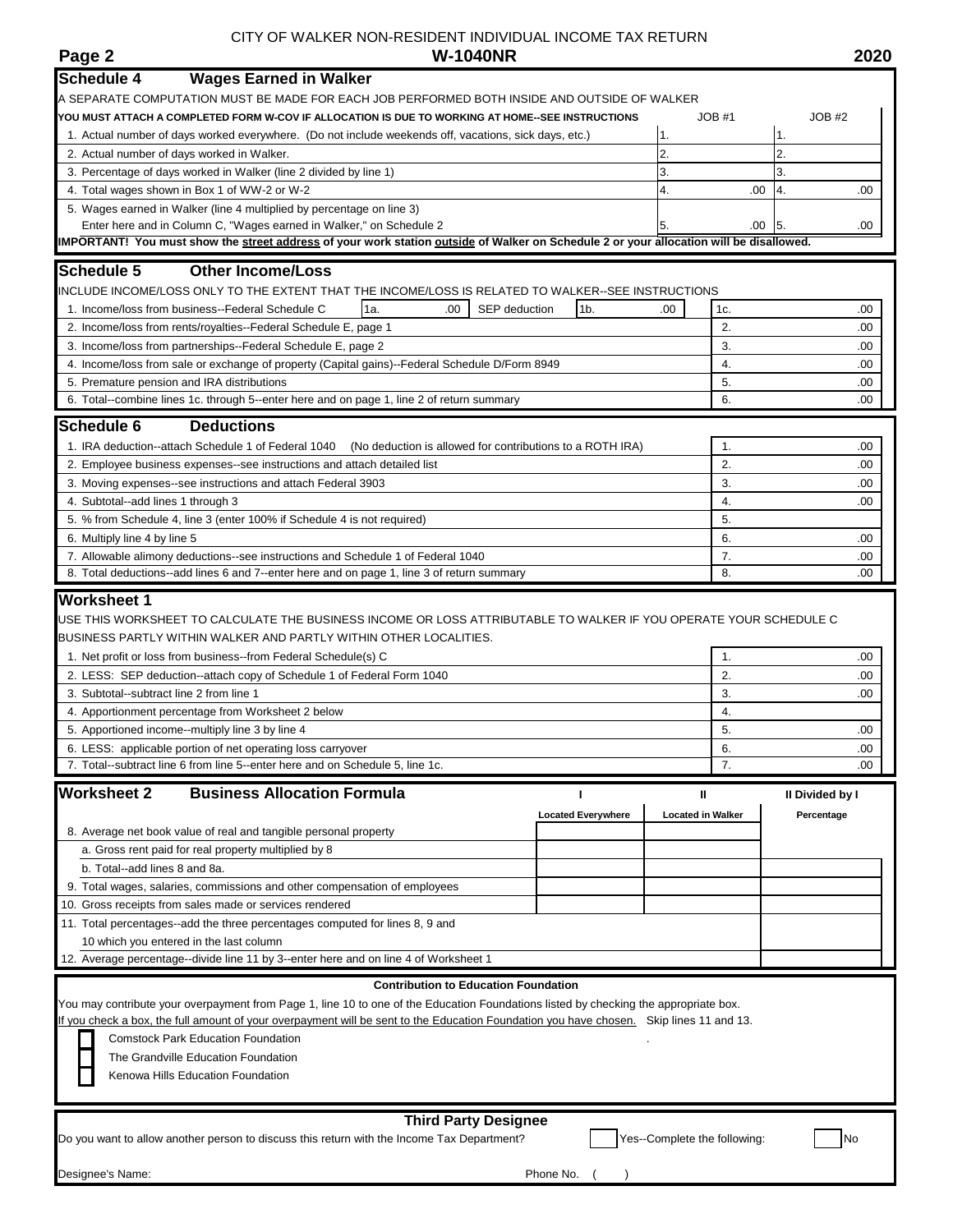If your Schedule C business is operated entirely within Walker, enter your Schedule C income/loss on line 1a. Enter your SEP deduction, if applicable, on line 1b. Subtract line 1b. from 1a. and enter the result on line 1c. If you have deducted a SEP contribution on line 1b. **you must attach a copy of Schedule 1 of your Federal Form 1040.**

If your Schedule C business is operated partly within Walker and partly within another locality, complete Worksheets 1 and 2 on page 2 to calculate the amount to be entered on line 1.

If your Schedule C business is operated entirely outside of Walker, do not enter an amount on line 1a. or 1b.

Line 2—Income/loss from rents/royalties (for filers of Federal Schedule E, page one)

If you have rent/royalty income/loss from property located in Walker, enter the applicable amount from your Federal Schedule E, page one on line 2. **Attach a copy of Federal Schedule E.**

Line 3—Income/loss from partnerships (for filers of Federal Schedule E, page two)

Enter your share of the partnership income/loss on line 3 of Schedule 5. Enter your share of ordinary income only. Your share of qualifying dividends, gains, etc. are treated as belonging to you as an individual.

A partner is not allowed to apportion income distributed by a partnership. All apportionment of distributed income must be made on the

Walker Partnership Return, form W-1065. If you are a shareholder in a corporation that has elected to file under

Subchapter S of the Internal Revenue Code, you are not required to report any distributed income nor may you deduct your share of any loss or other deductions distributed by the corporation.

Line 4—Income/loss from sale or exchange of property (for filers of Federal Schedule D or Form 4797)

Enter on line 4 the gain/loss from the sale or exchange of real or tangible personal property located in Walker. The Walker Income Tax Ordinance follows the Internal Revenue Code in its treatment of capital gains. All capital gains received from the sale or exchange of real or tangible personal property located within the City of Walker are fully taxable on this return.

#### **Attach Federal Schedule D and Form 8949. Also attach Form 4797 and Form 6252 if applicable.**

Line 5—Premature Pension/IRA distribution(s)

Enter on line 5 premature distributions (before age 59 ½) from an IRA when a deduction has been taken on a current or previous year's Walker Income Tax return and/or premature distributions from a pension plan. If you have completed Schedule 4, apply the percentage on Schedule 4, Line 3 to your total distribution and enter the taxable portion of the distribution on line 5.

**SCHEDULE 6—DEDUCTIONS--***All deductions are limited to the extent they apply to income earned in Walker. The only deductions allowed by the Income Tax Ordinance are:*

Line 1—IRA deduction

The rules governing IRA deductions on this return are the same as under the Internal Revenue Code. Contributions to ROTH IRA's are not deductible. If your earned income on which the federal IRA deduction is based is earned both in and out of Walker, you must apportion your IRA deduction regardless of whether the income is from a single employer or multiple employers. See the worksheet under the FAQ section of the Walker website at

walker.city/government/departments/income\_tax/income\_tax\_faqs.php. **Attach Schedule 1 of Federal Form 1040.**

A SEP retirement plan deduction must be entered on line 1b. of

Schedule 5.

Line 2—Employee business expenses

The employee business expenses listed below are not subject to the same reductions and limitations required under the Internal Revenue Code. These expenses are, however, allowed only to the extent not paid or reimbursed by your employer and only when incurred in the performance of service for your employer.

The only deductions allowed by the City of Walker Income Tax Ordinance are as follows:

- Expenses of travel, meals and lodging while away from home
- Expenses as an outside salesperson who works away from his employer's place of business (does not include driver/salesperson whose primary duty is service and delivery).
- Expenses of transportation (but not transportation to and from work).
- Expenses reimbursed under an expense account or other arrangement with your employer, if the reimbursement has been included in reported gross earnings.

**You must attach a detailed list of your employee business expenses.**

Line 3—Moving expenses

Moving expenses for certain Armed Forced members only that qualify under the Internal Revenue Code as a deduction from federal gross income may be deducted on your Walker return. However, the Walker deduction is limited to those expenses that are applicable to income taxable under the Walker Income Tax Ordinance.

#### **You must attach a copy of Federal Form 3903 or a list of your moving expenses, including the distance in miles from where you moved.** Line 7—Alimony deduction (**CHILD SUPPORT IS NOT DEDUCTIBLE)**

Alimony deducted on your 2020 federal return is subject to adjustment before it may be deducted on this return. The alimony adjustment is computed as follows:

Walker Income (Line 4, Page 1) (without alimony deduction) X Alimony Paid Federal Adjusted Gross Income (without alimony deduction)

**You must attach a copy of Schedule 1 of your Federal Form 1040.**

# **COMPLETING YOUR RETURN**

After completing schedules 1 through 6 as applicable, transfer the results of schedules 1 through 6 to lines 1, 2, 3, 5 and 8 on the front of the form.

Follow the instructions on the front of the form for lines 4, 6 and 7. Line 9—Tax due

If after computing your Walker Income tax and deducting your payments and credits, the balance due is one dollar (\$1.00) or more, it must be entered on Line 9.

Make check or money order payable to CITY TREASURER and mail with this return to: WALKER CITY INCOME TAX DEPARTMENT, P.O. BOX 153, GRAND RAPIDS, MI 49501-0153. For direct electronic withdrawal, mark pay tax due, line 14b, and complete lines 14c, de, e and f. Withdrawal date (line 14f) must be no later than the due date of the return. If no date is entered, the default withdrawal date will be the date processed. Line 10—Overpayment

If your total payments and credits on line 9 are more than Walker Tax on line 7, you have overpaid your tax for 2020.

- **1.** If you want your overpayment to be HELD and applied to your 2021 estimated tax, enter the overpayment on line 11.
- **2.** If you want your overpayment to be DONATED to the Education Foundation of your choice, enter the overpayment on line 12. Select the Education Foundation on page 2.
- **3.** If you want your overpayment MAILED to you, enter the overpayment on line 13.
- 4. If you want your overpayment REFUNDED VIA DIRECT DEPOSIT, enter the overpayment on line 13 and complete the routing number, type of account and account number boxes provided in line 14.

# **Refunds or credits of less than one dollar (\$1.00) cannot be made**.

# **THIRD PARTY DESIGNEE**

If you want to allow a friend, family member or any other person you choose to discuss your 2020 tax return with the Income Tax Department, give the Department any information missing from your return, receive copies of notices and/or respond to notices about math errors, offsets and return preparation, check the "Yes" box in the designated area. Enter the designee's name and phone number. To designate the preparer who signed your return, enter "Preparer" in the space for designee's name.

# **ASSISTANCE**

If you have questions not answered in these instructions or if you need assistance in preparing your return, call (616) 791-6880.

We would be happy to prepare your Walker Income Tax Return free of charge. Please contact the Walker Income Tax Department at 791-6880 for an appointment.

Questions by mail should be directed to: Walker City Income Tax Department, P.O. Box 153, Grand Rapids, MI 49501-0153.

# **NOTICE**

These instructions are an interpretation of the Walker City Income Tax Ordinance. If any discrepancy exists between the instructions and the Ordinance, the Ordinance prevails.